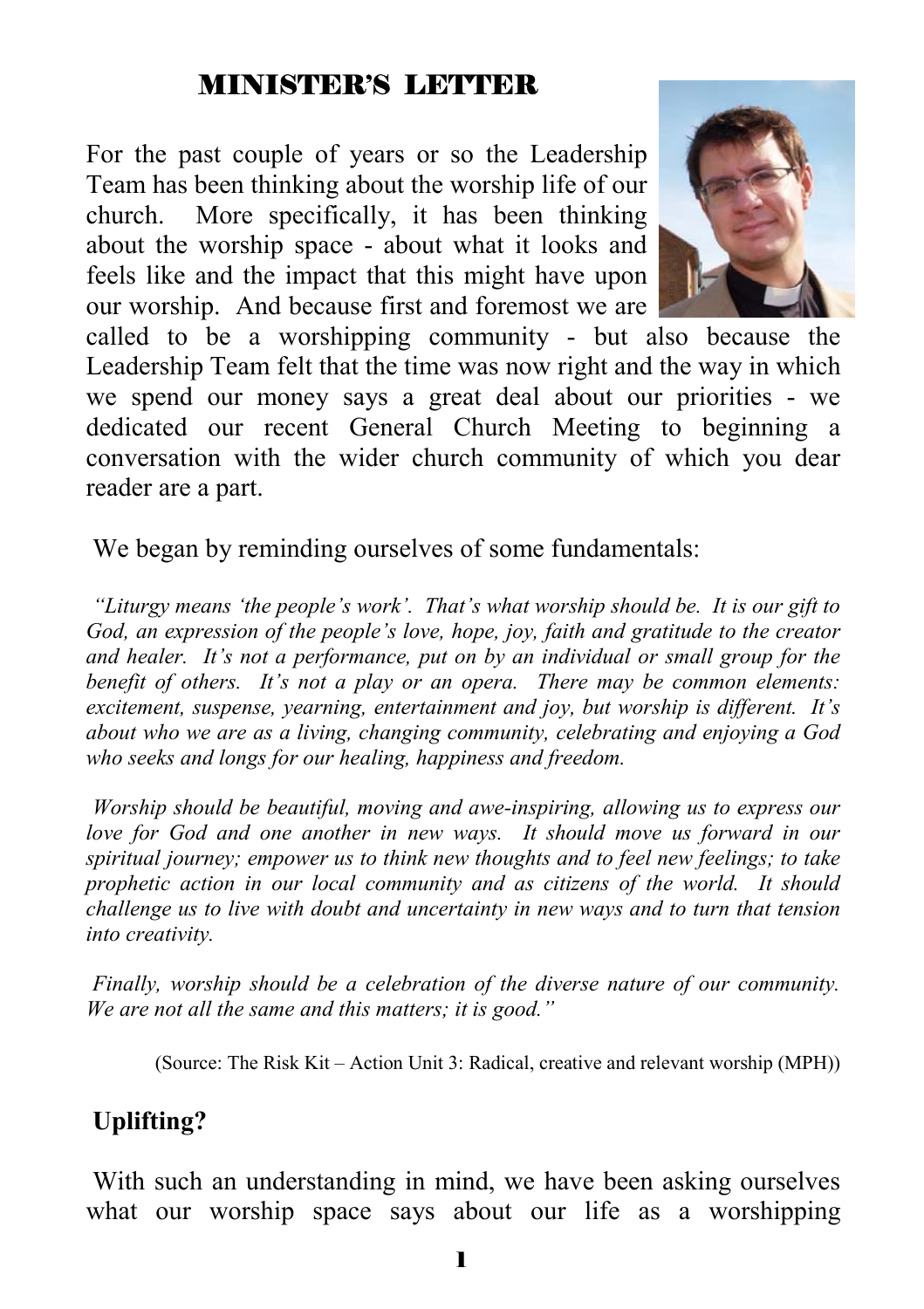community. We have been asking ourselves whether the space helps or hinders us as we seek to be a worshipping community. After all, how a place looks makes a difference to how we feel in it; how a place looks says something about those who dwell in it. We know this from our own homes.

We're more likely to be uplifted if the surroundings are uplifting. But what impact does it have on us if a place looks and feels tired? How easy is it to feel uplifted in a place that feels tired. And though our church can look and feel wonderful sometimes - when the lighting is low for evening worship evening, for example - it does, mostly we think, look and feel tired.

 We have explored the possibility of having the walls painted (we can't - the bricks need to breathe) and cleaned (receiving a quotation of £24,000 from the firm recommended by the Methodist Church) but even if we did this we would still be left with bare walls. So we began to consider artwork on a large scale - panels between windows and either side of the cross. We discovered that we wouldn't get much change out of the money we would have spent cleaning the walls - but the result, of course, would be altogether brighter and more uplifting. Art can provide a sense of beauty and can lift us to a higher place just as music can. As a Leadership Team we remain undecided as to the best way forward. But, recognising that this would be one option amongst many, we will make the designs available for you to look at. We would welcome your thoughts/comments/opinions.

#### **Flexible?**

 We have also been considering the need for a more flexible worship space.

 This is not an argument about the relative comfort of pews *vs* chairs which (as we all know) can be equally excruciating - it is a question about how we worship and how we are limiting how we worship by having fixed pews.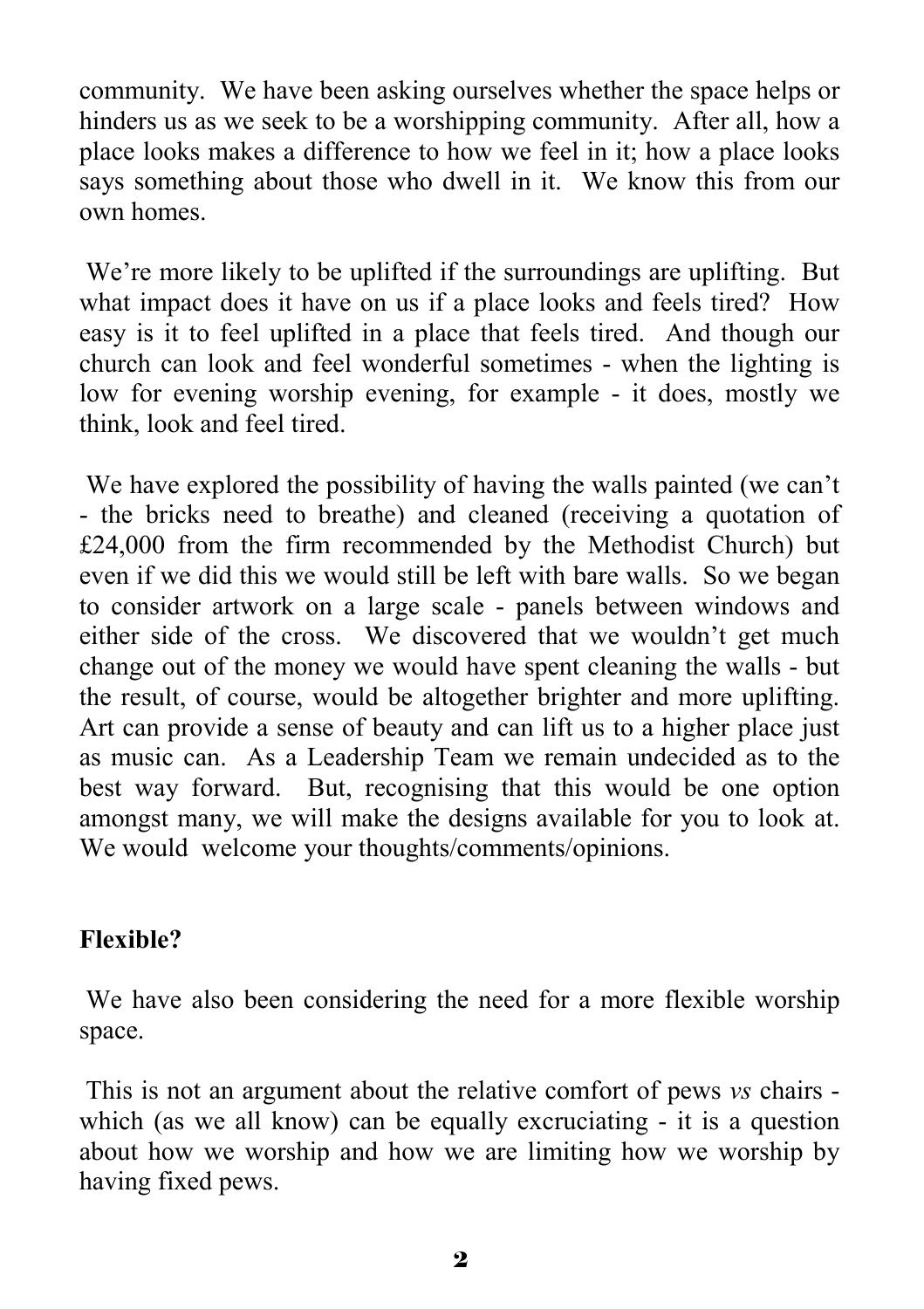With fixed pews we are constrained - physically but also mentally. We don't like to feel trapped, so, when we have a choice where to sit, invariably we move to the edges - to the back or to the end of rows.

 But, as John Drane writes in *The McDonaldization of the Church*, 'we will never create community in a place where we spend most of the time looking at the backs of other people's heads'. Straight lines of seats (pews or chairs) discourage interaction - yet liturgy is 'the work of the people'.

With people in rows facing the front it's very difficult to move away from of the idea that the congregation is the audience - even though we must.

Stephen Burns, in his book entitled, *Liturgy*, writes:

*'Among the first words of the Methodist Worship Book we find the claim that 'worship is the work of the whole people of God: a congregation is not an audience or a group of spectators.'…* 

*'The Methodist Worship Book's stress that the congregation is not an audience resonates with a comparison made by the eighteenth-century Danish Lutheran philosopher Soren Kierkegaard, who in his writings compared worship to the theatre.* 

*The staging of a play, he suggested, involves three groups of people: the actors, who perform; prompters, who enable the actors to perform well; and the audience, who listen and observe.* 

*Kierkegaard made the point that many of his Christian contemporaries might make the analogy between worship and theatre like this: the clergy or leaders are the actors, God is the clergy's prompter, and the congregation is the audience, watching – and judging – the clergy's performance.* 

*Kierkegaard argued that such an understanding is profoundly mistaken and, rather, the whole congregation are the 'actors' in worship, the clergy role is analogous to the actors' prompters, helping them to perform as best [sic] as possible, and the audience is God! God is the one before whom the whole congregation enacts worship.'* 

 This is not necessarily an argument against pews - a pew is, by definition, a seat where we sit alongside other people, whereas an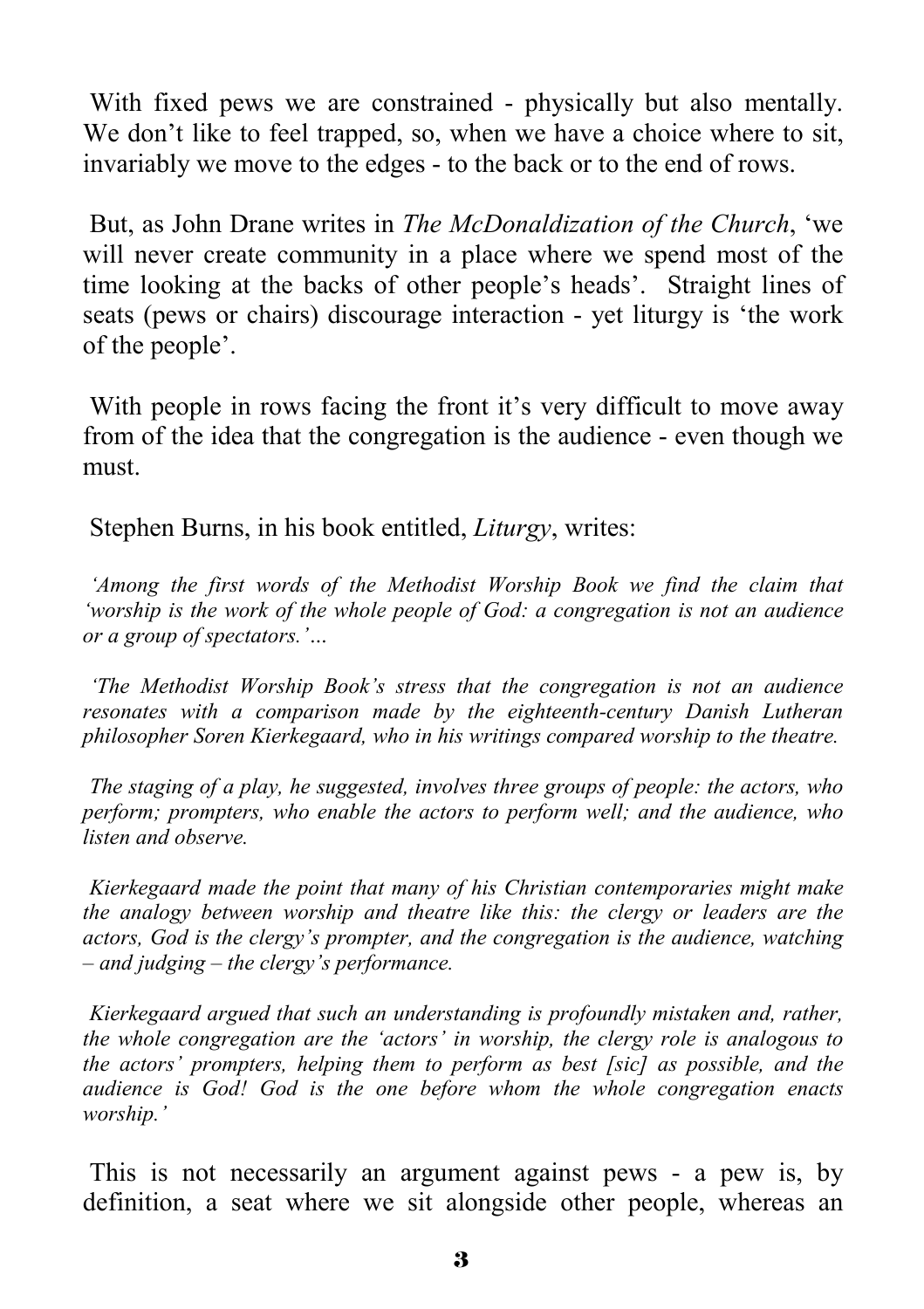individual chair is just that, an individual space - but it is an argument against fixed pews and straight lines. Chairs will always be more flexible than pews but it is possible to buy moveable, stackable pews of varied lengths. And there is no point replacing lines of pews with lines of chairs that never move.

 Again, John Drane writes: 'Imagine the difference for a wedding, a funeral, and a baptism if people are able to gather round the central players, the wedding couple surrounded by their friends, the body of a loved one literally embraced by the circle of mourners, the person being baptised encircled by those already in the community of faith'.

 If we replaced our fixed pews with either moveable pews or chairs, we could change how worship feels at different times in different ways. Imagine what it would feel like to be looking others in the eye rather than staring at the back of their heads.

 When everything is nailed to the floor the use of (what could be) a beautiful, sacred space is limited to an hour or two on Sunday mornings.

 With a more flexible space we could make more and more creative use of the space at other times. We make the best of things when we have Christmas Tree festivals and Anniversaries - balancing trees and photographic displays on boards at the end of a row of pews - but the current layout is working against us. Imagine how creative we could be if it wasn't. (And, as Roy Ellis likes to remind us, a more flexible space would allow us to use our scaffolding to change the light bulbs more safely!)

 But this isn't just about us and our own preferences. It's about being a welcoming community and, here again, it would help if the worship space worked with us rather than against us. As Nadia Bolz-Weber writes, 'In today's world people are increasingly wary of organised religion and it's attendant obsession with hierarchy. We have peeked behind the curtain and seen only scared little men. So a shared, communitarian experience of liturgy in which we live as the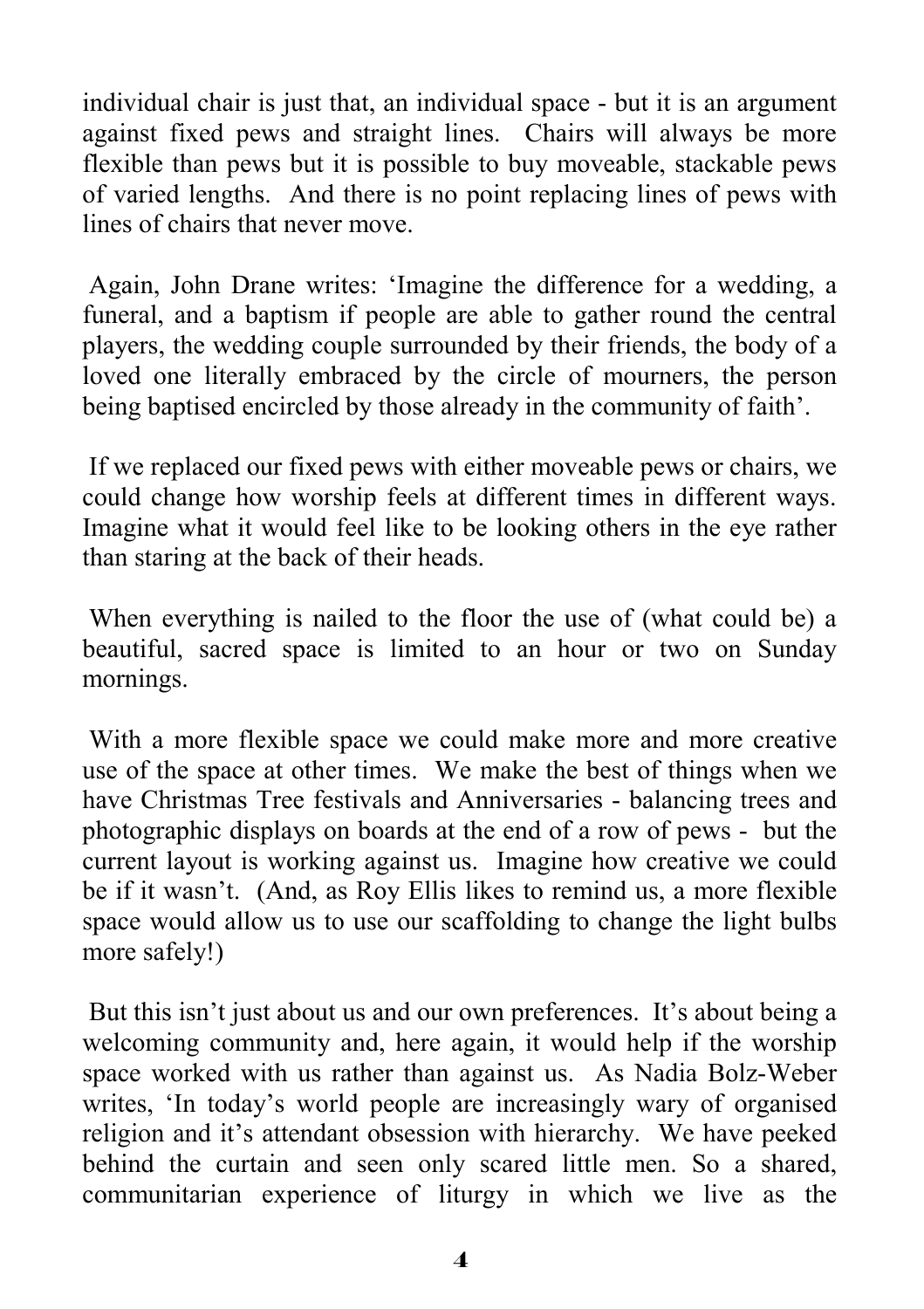Priesthood of all Believers is inviting in a way that the formality of the traditional church is not.'

 The General Church Meeting did not - and was never intended to make any kind of decisions. Such responsibility ultimately lies with our Church Council. But it would be good to have a wider conversation and hear people's thoughts, comments and opinions to inform our thinking.

Discuss. Please.

With every blessing

# *Paul*

 $\left| \alpha \right|$   $<$  0  $>$   $\frac{1}{\alpha}$ 

## PUZZLE CORNER

#### Bible Trees- Answers

The answers from last month's puzzle were not as straight forward as you might think. It depends on the translation of the Bible you might refer to. Below are the answers you could have had and their bible reference.

- 1. Sycamore-Fig Tree (Luke 19:4)
- 2. Olive (Mount of Olives)
- 3. Oak Tree (2 Samuel 18:9)
- 4 Broom Tree, which is a type of Juniper (1 Kings 19:4)
- 5. Gophar or Cypress (Genesis 6:14)
- 6. Fig Tree (Matthew 21:19)
- 7. Poplar or Willow Trees (Psalm 137:2)
- 8. Palm (John 12:13)
- 9. Tree of Life and the Tree of Knowledge (Genesis 2:8)
- 10. The Cross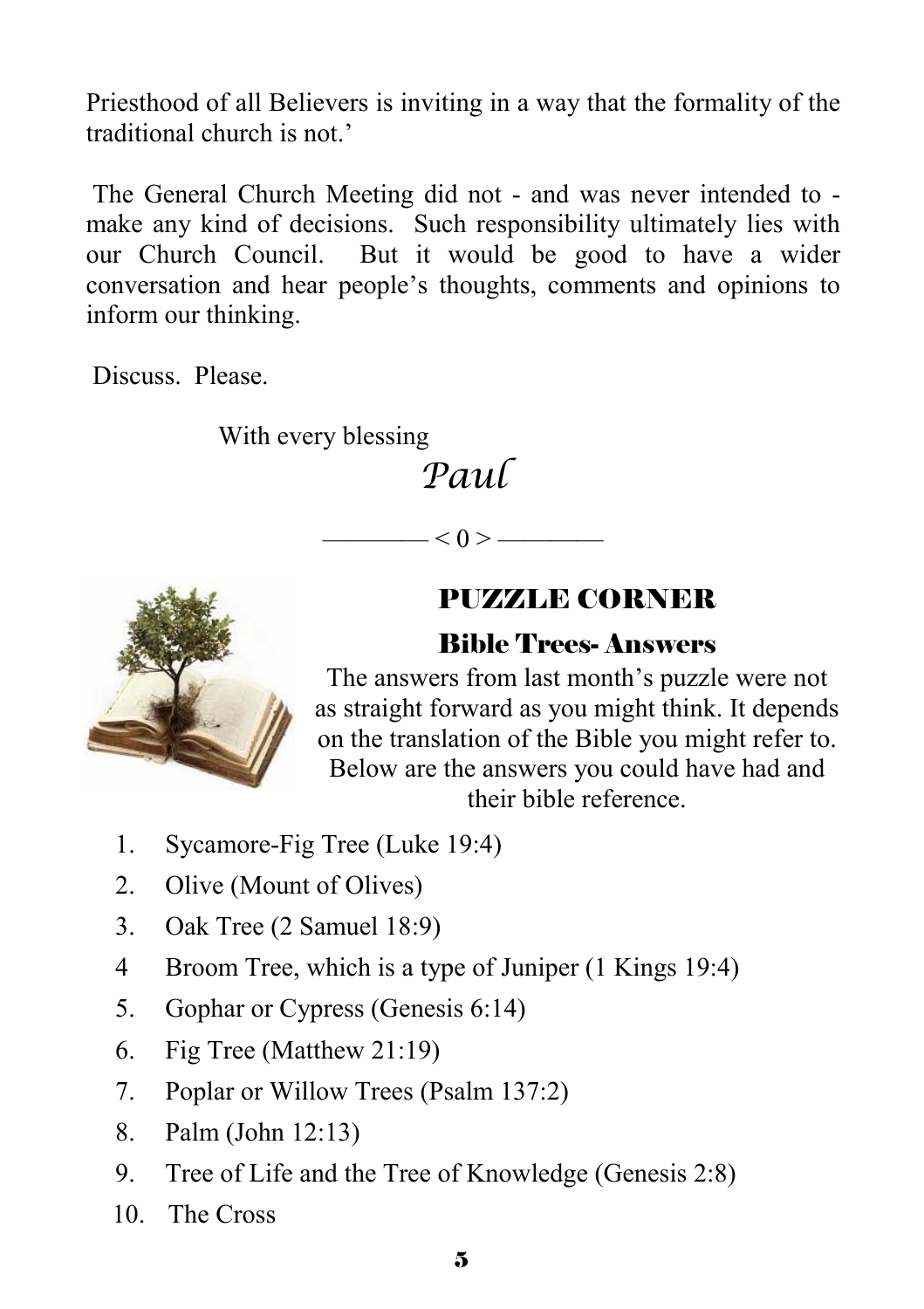# Operation Christmas Child **Knitted Bag with Flowers**

## **Pattern**

**You will need:** 2 balls of double knitting wool in complimentary colours.

1 pair UK size 7 needles

Cast on 25 stitches using both balls of wool (double thickness). Continue in garter stitch (every row plain) until work measures approximately 13" (33cm). Cast off.

Sew up both long sides, right side out.



For the strap — cut 18 strands of wool 60"(152cm)long. Tie a knot in one end approximately  $1\frac{1}{2}$ " (3cm) from the end. Dividing the stands into 3 groups and plat to  $1\frac{1}{2}$  (3cm) from the end and tie another knot. Sew the strap onto the bag securely, along the two seam lines, letting the knots

hang from the ends. Trim the ends to the same length.

Decorate the front of the bag with beads, buttons or knitted flowers as follows:

With one colour and number UK 8 needles, cast on 31 stitches. Knit one cast off 5, repeat this to the end. Pull wool through the 5 remaining stitches, using a sewing needle and sew the two ends together to make up a flower. Sew into place using the contracting colour.

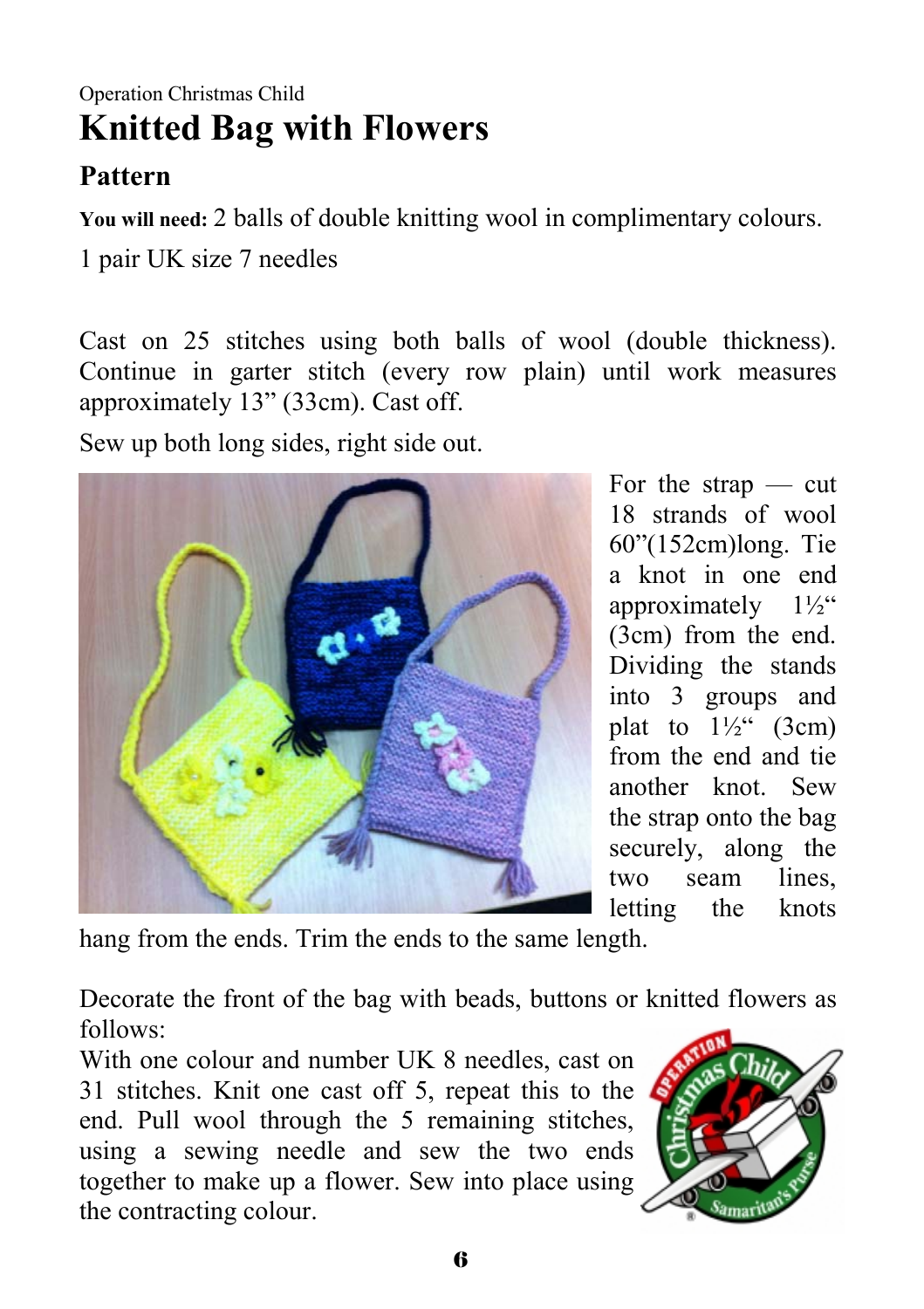

Queen Elizabeth II has reigned over the United Kingdom and her Commonwealth countries for 60 years. 2012 and the Diamond Jubilee brings about many opportunities to celebrate, focus and give thanks for her Majesty's faithful, gracious and devoted service to the nations.

The Queen reached her 60th anniversary on the throne on 6th February 2012. On 12th March the Queen attended Westminster Abbey to celebrate Commonwealth Day. Main celebrations will take

place during an extended Bank Holiday weekend from 2nd to 5th June.

The origin of royal jubilees goes back thousands of years, with the first historical records of a Royal Jubilee taking place 3000 years before Christ in Egypt. The early Pharaohs of Egypt held national celebrations every 30 years of rulership.

Jubilee is also a constant theme throughout the Bible. The word 'jubilee' stems from the Hebrew word 'Yobel', which refers to the ram or ram's horn with which jubilee years were proclaimed. In Leviticus it states that such a horn or trumpet is to be blown on the tenth day of the seventh month after the lapse of 'seven Sabbaths of years' (49 years) as a proclamation of liberty through- out the land of the tribes of Israel. The year of jubilee was a consecrated year of 'Sabbath-rest' and liberty. During this year all debts were cancelled, lands were restored to their original owners and family members were restored to one another.

The year of jubilee was also central to the ministry of Jesus. In the Gospel of Luke Jesus makes the claim to the fulfilment of Isaiah's prophecy in Isaiah 61:1–2. Jesus states that he has come to 'proclaim freedom for the prisoners and recovery of sight to the blind, to set the oppressed free, to proclaim the year of the Lord's favour' (Luke 4:18–19 TNIV). This is the year of jubilee.

Have times changed this last 60 years? The Queen has seen changes in technology, populations, family life and culture to name but a few. But God is still God. God is still our Ruler. Kingdoms rise and fall, empires come and go but our God goes on forever and ever.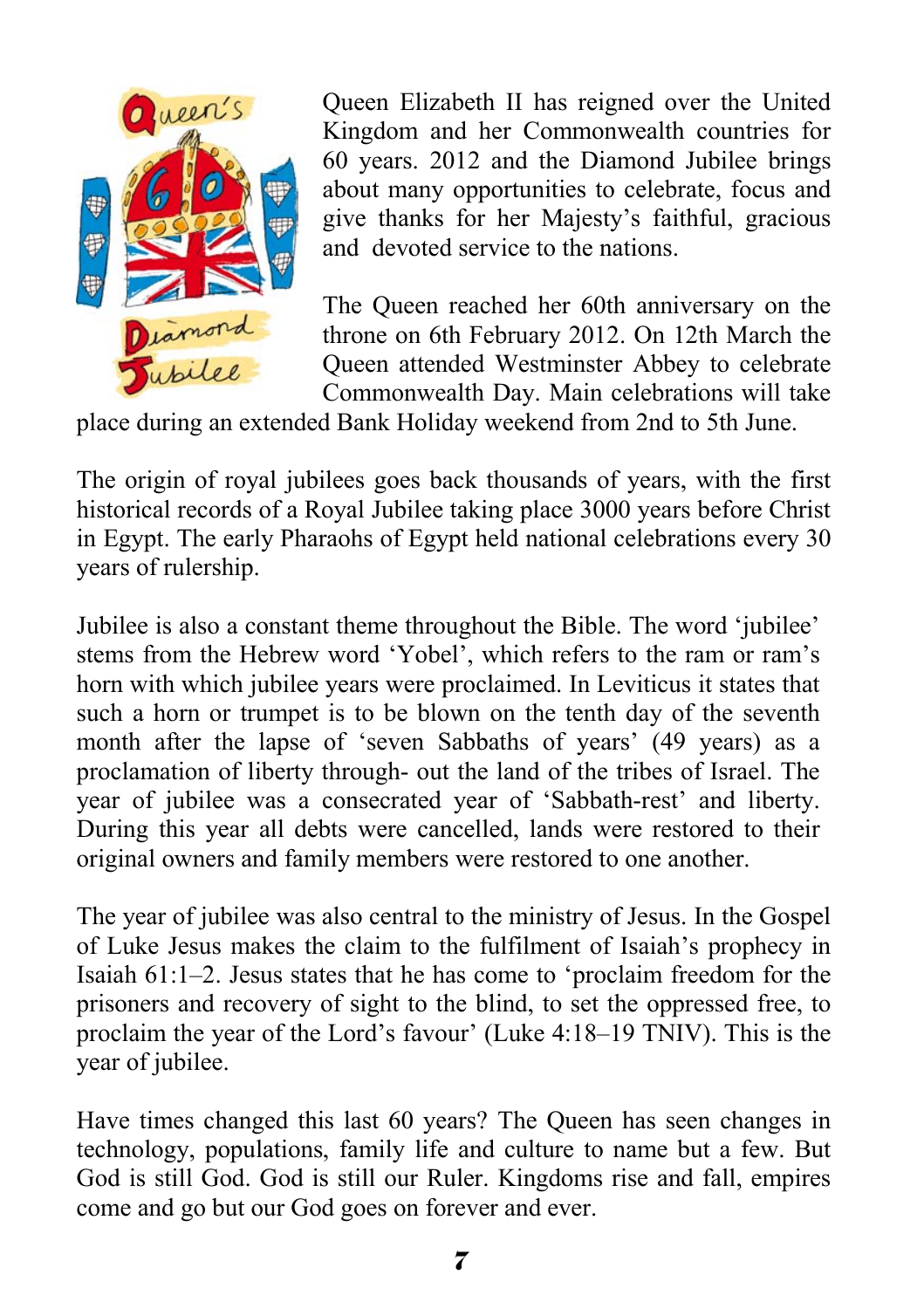#### God's Pharmacy!

In the bible God first separated the salt water from the fresh, made dry land, planted a garden, made animals and fish... All before making a human. He made and provided what we'd need before we were born. These are best  $&$  more powerful when eaten raw.

We're such slow learners.

God left us a great clue as to what foods help what part of our body!



 A sliced Carrot looks like the human eye. The pupil, iris and radiating lines look just like the human eye... And YES, science now shows carrots greatly enhance blood flow to and function of the eyes.

 A Tomato has four chambers and is red.. The heart has four chambers and is red. All of the research shows tomatoes are loaded with lycopine and are indeed pure heart and blood food.





 Grapes hang in a cluster that has the shape of the heart. Each grape looks like a blood cell and all of the research today shows grapes are also profound heart and blood vitalizing food.

 A Walnut looks like a little brain, a left and right hemisphere, upper cerebrums and lower cerebellums. Even the wrinkles or folds on the nut are just like the neo-cortex. We now know walnuts help develop more than three dozen neuron-transmitters for brain function.



 Kidney Beans actually heal and help maintain kidney function and yes, they look exactly like the human kidneys.

 Celery, Bok Choy, Rhubarb and many more look just like bones. These foods specifically target bone strength. Bones are 23% sodium and these foods are 23% sodium. If you don't

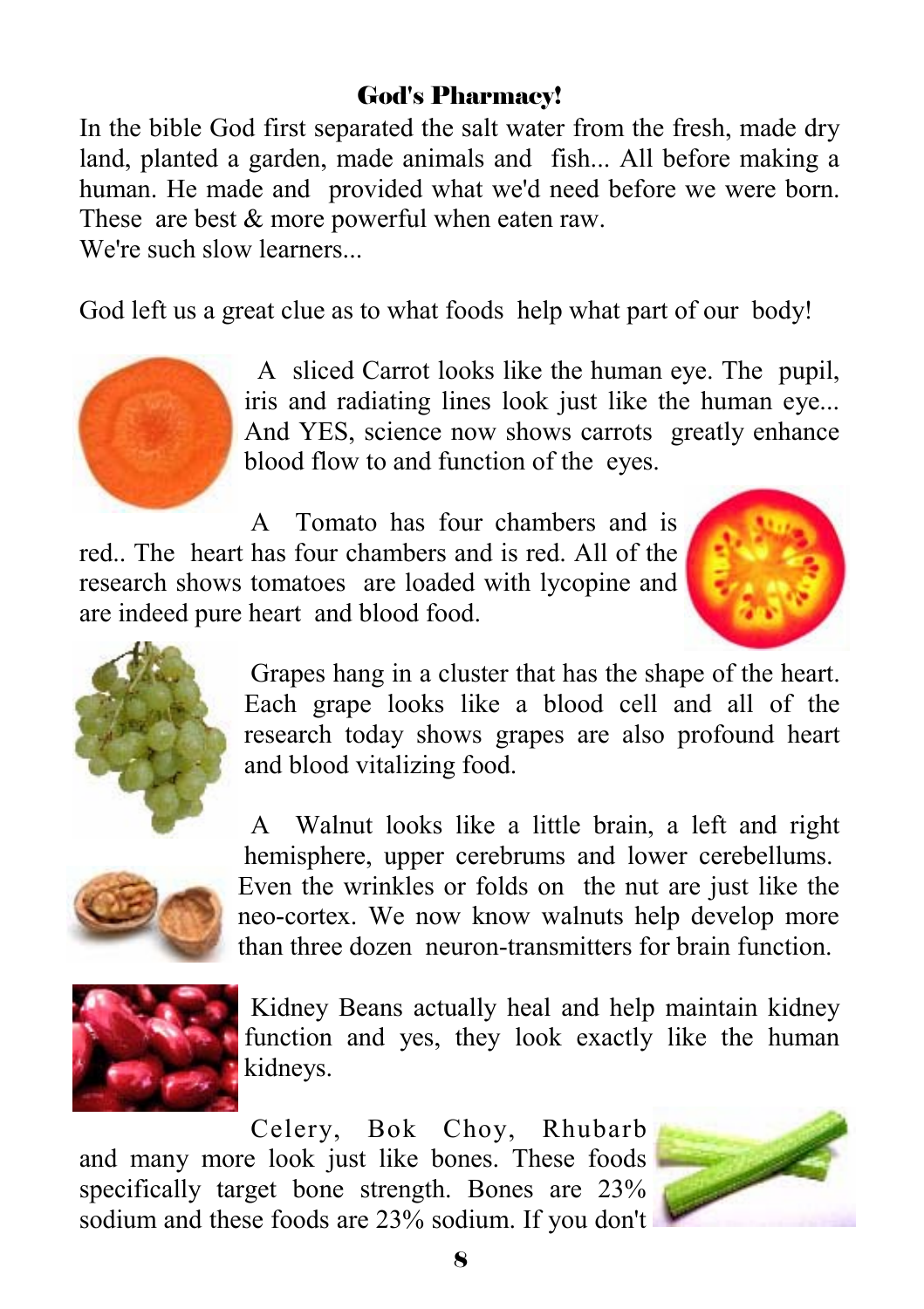have enough sodium in your diet, the body pulls it from the bones, thus making them weak. These foods replenish the skeletal needs of the body.



 Avocadoes, Eggplant and Pears target the health and function of the womb and cervix of the female - they look just like these organs. Today's research shows that when a woman eats one avocado a week, it balances hormones, sheds unwanted birth weight, and prevents cervical cancers. And how profound is this? It takes exactly nine months to

grow an avocado from blossom to ripened fruit. There are over 14,000 photolytic chemical constituents of nutrition in each one of these foods (modern science has only studied and named about 141 of them).

 Figs are full of seeds and hang in twos when they grow. Figs increase the mobility of male sperm and increase the numbers of Sperm as well to overcome male sterility.





 Sweet Potatoes look like the pancreas and actually balance the glycemic index of diabetics.

 Olives assist the health and function of the ovaries





 Oranges , Grapefruits, and other Citrus fruits look just like the mammary glands of the female and actually assist the health of the breasts and the movement of lymph in and out of the breasts.

 Onions look like the body's cells. Today's research shows onions help clear waste materials from all of the body cells. They even produce tears which wash the epithelial layers of the eyes. A working companion,



Garlic, also helps eliminate waste materials and dangerous free radicals from the body.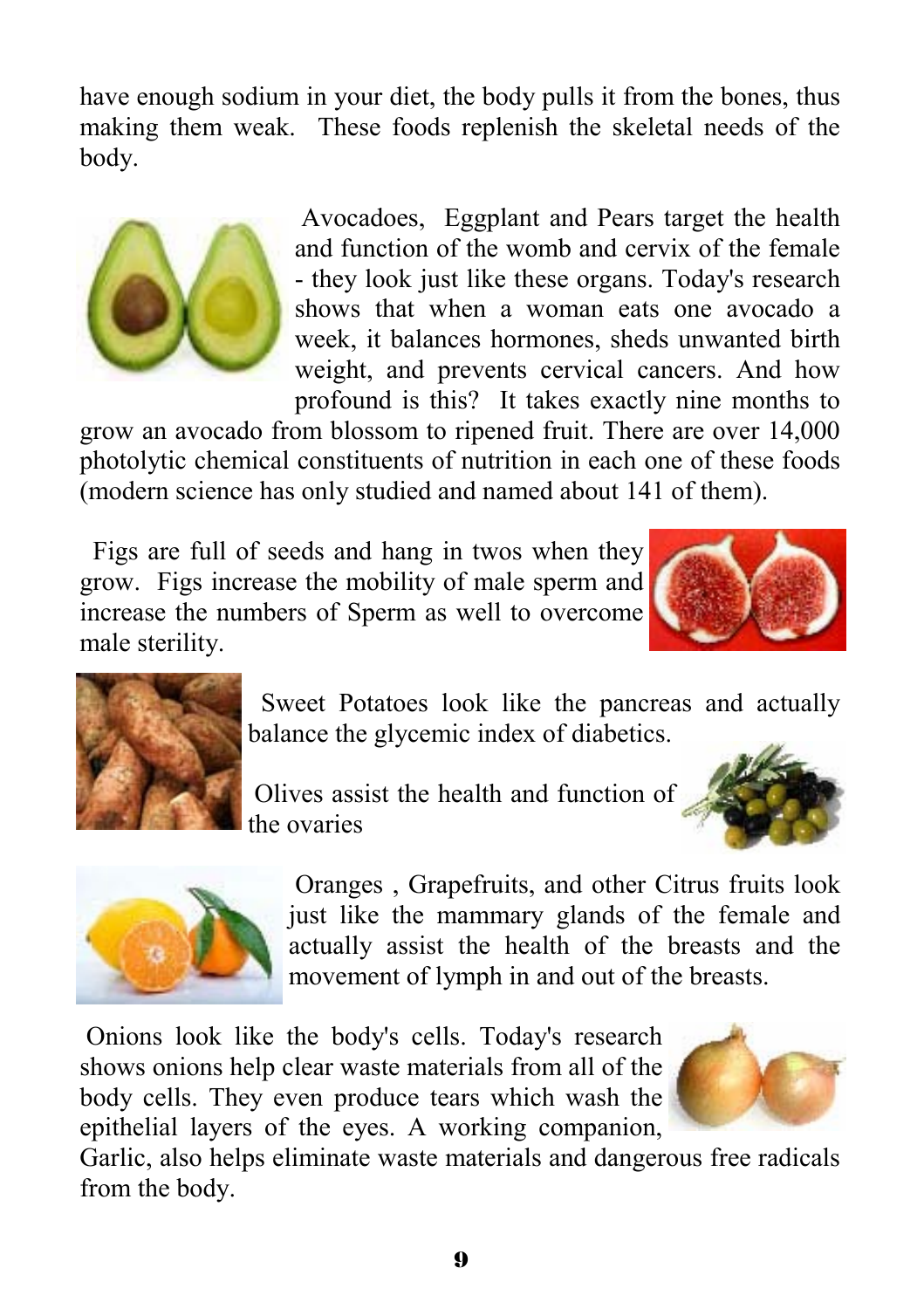

| Sun      | 3  | 10.30 am                 | All Age Worship led by Valerie Ashcroft    |
|----------|----|--------------------------|--------------------------------------------|
| Tue      |    | 5 10.30am-noon           | Coffee and Chat                            |
| Fri      | 8  | $12.30 \text{ pm}$       | Luncheon Club                              |
| Sun      | 10 | $10.30$ am               | Morning Service led by Rev Charlotte Elvey |
| Tue      |    | $12 \quad 10.30$ am-noon | Coffee and Chat                            |
|          |    | $7.00$ pm                | Circuit Meeting at Ruxley                  |
|          |    | $8.00 \text{ pm}$        | Time for Prayer                            |
| Thur 14  |    | $8.00 \text{ pm}$        | <b>Church Council Meeting</b>              |
| Sun $17$ |    | $10.30$ am               | Communion Service led by Rev Paul Timmis   |
| Tue      | 19 | $10.30$ am-noon          | Coffee and Chat                            |
|          |    | 8.00 pm                  | Time for Prayer                            |
|          |    | 7.30 pm                  | Men's Supper Club - Janet Gilbert - RSPB   |
| Fri      | 22 | $12.30 \text{ pm}$       | Luncheon Club                              |
| Sat      | 23 | $9.00$ am                | Fix'n'chips                                |
| Sun $24$ |    | $10.30$ am               | Morning Service led by Rev Paul Timmis     |
|          |    | 6.30 pm                  | Communion Service led by Rev Paul Timmis   |
| Tue $26$ |    | $10.30$ am-noon          | Coffee and Chat                            |
|          |    | $8.00 \text{ pm}$        | Time for Prayer                            |

**CHURCH** DIARY

> *Please refer to the Website (www.martinway.org.uk) or Weekly Notice Sheet for any additional information*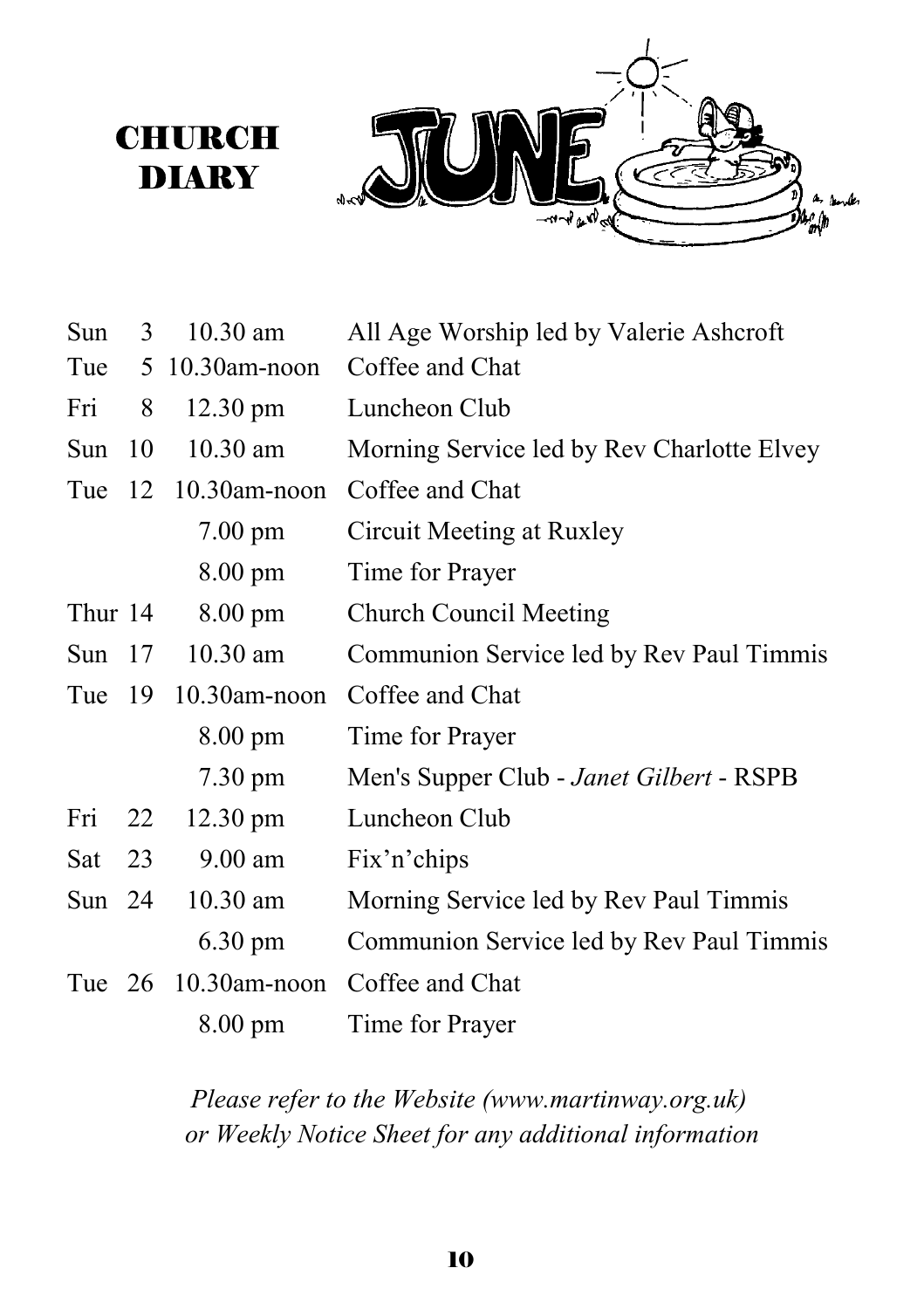

We wish all of those why celebrate a birthday this month a very

 *Happy Birthday* 

and especially to:

**Simon Ward on 3rd June** 

 $- < 0 >$  —

# Fix n Chips Day

On Saturday 23rd June we are having a maintenance day, starting at 9am.

The aim of the day is to fix up, paint and generally clean the key areas of the church premises. We are looking for anyone who is willing to volunteer their

precious time that day and wield a paintbrush, scraper, screwdriver or even a duster! Not only is their a promise of sandwiches during the day, but there is a Sausage & Chip supper to round off the day - as we all know that this will be hungry work!

If you think you can help, please let me know by either phoning 07847 004668 or send me an email at mwcomms@hotmail.co.uk.

Alternatively there will be a form appearing in the welcome area for you to put your name and details of any particular help you could offer.

*Colin Smith* 

 $< 0 >$  ——

# Quick Brain Teasers (answers over the page)

- 1) Name three consecutive days with out using the words Wednesday, Friday or Sunday.
- 2) What is black when you buy it, red when you use it and grey when you throw it away?
- 3) A man is condemned to death. He has to choose between three rooms. The first is full of raging fires. The second is full of venomous snakes. The third is full of lions that have not eaten in three years. Which room is the safest?